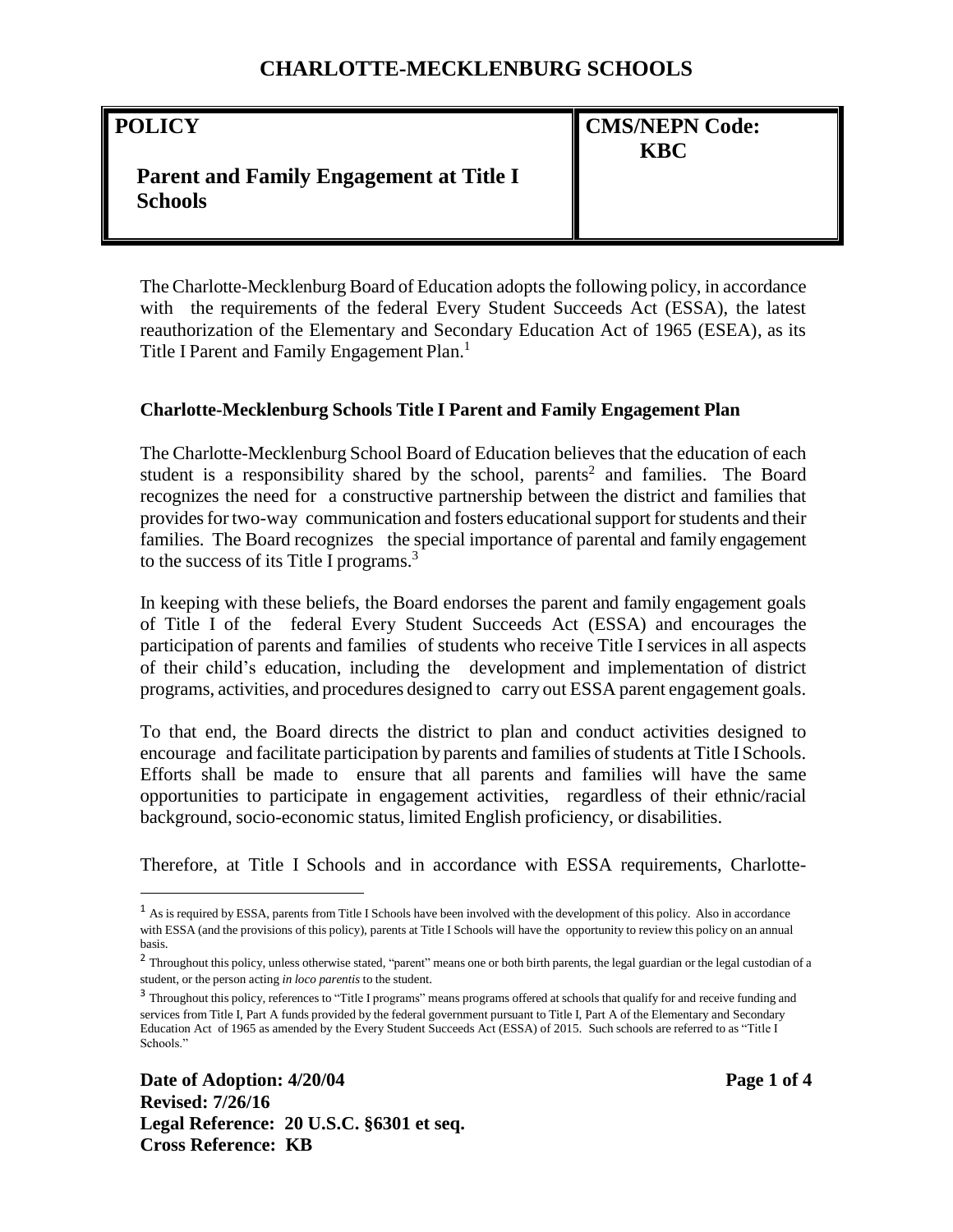# **POLICY Parent and Family Engagement at Title I Schools CMS/NEPN Code: KBC**

Mecklenburg Schools will:

- A. Engage parents and families of students who receive Title I services in the development of the Title I  $Plan<sup>4</sup>$  (hereinafter referred to as the "Plan") through the PTA/School Leadership Team and provide the parents with opportunities to review the Plan. This Plan may be a component of the School Improvement Plan, which is also jointly developed by stakeholders, including parents and the school staff. After joint development, if the Plan is still not satisfactory to parents and families of children participating in Title I programs, the district will submit any parental comments to the North Carolina State Department of Public Instruction along with its Plan.
- B. Assist schools in building capacity for parental engagement and increase academic achievement and school performance by providing coordination, technical assistance, and other support from departments, such as Community Partnerships and Family Engagement, the CMS Title I Department and the Learning and Teaching Department, or other designated department.
- C. Work with all school personnel to promote an understanding of the value of home/school partnerships and how to build effective partnerships with parents and families.
- D. Build parent and family capacity for engagement and leadership by providing materials, activities, and training to parents and families to help them effectively support their children's education at home and at school.
- E. Help parents and families understand state and local academic curriculum and requirements, and student achievement standards and expectations through a variety of means including school and community-based meetings, posting information on district and school websites and sending information to parents.
- F. As is feasible and appropriate, coordinate and integrate parental engagement programs and activities with other programs of the district, including but not

 $\overline{\phantom{a}}$ 

<sup>&</sup>lt;sup>4</sup> Throughout this policy, "Title I Plan" refers to the provisions of this policy, which constitutes the district's Title I Parent and Family Engagement Plan.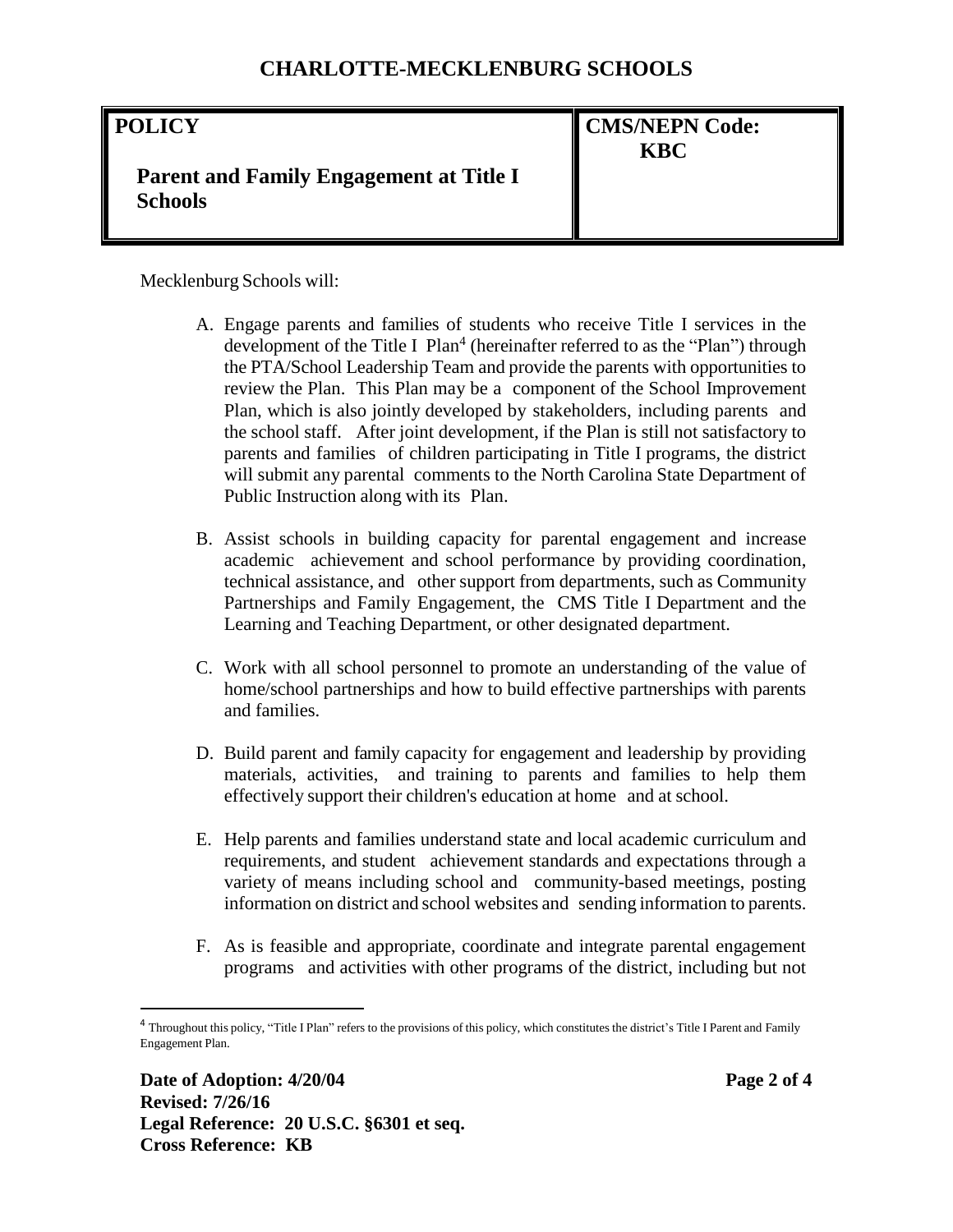## **POLICY**

# **CMS/NEPN Code: KBC**

# **Parent and Family Engagement at Title I Schools**

limited to preschool programs.

- G. Ensure that all communication to parents and families is in an easy-tounderstand format and, to the extent feasible, is provided in all of the major languages represented in the community.
- H. Provide support based on reasonable parent and family requests.
- I. Conduct an annual Plan Evaluation Meeting, preferably in the spring, with parents, family members, staff, and administrators at each Title I School. In this meeting the overall Parent and Family Engagement Plan should be discussed, including but not limited to the following issues:
	- 1. the implementation of the Parent and Family Engagement Plan;
	- 2. effectiveness of the school's and district's parental and family engagement practices and policies; and
	- 3. how the Title I monies are used for parental and family engagement.

Suggestions shall be invited and any feedback shall be forwarded to the Executive Director of the Title I Department.

- J. Direct that each Title I school develop jointly with parents a Parent and Family/School Compact which shall
	- 1. describe the school's responsibility to provide high quality curriculum and instruction in a supportive environment;
	- 2. describe ways in which parents and family members will be responsible for supporting their children's learning such as monitoring attendance, homework completion, television watching, volunteering in their child's school, positive use of extracurricular time and supporting positive behavior and character traits that improve student success;
	- 3. address the importance of ongoing communication between teachers and parents and family members through: parent-teacher conferences, frequent reports to parents on their children's progress, the provision of reasonable